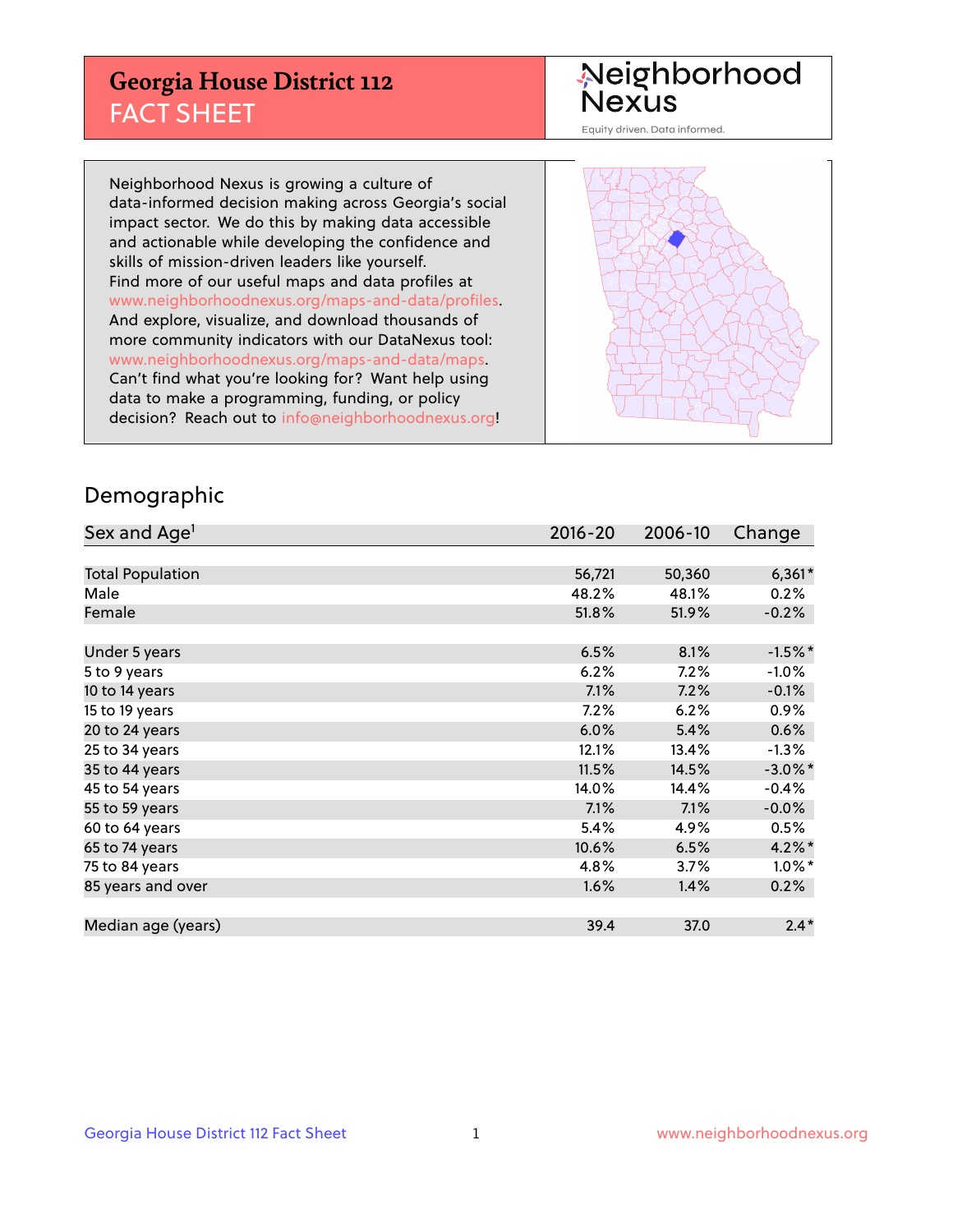## Demographic, continued...

| Race <sup>2</sup>                                            | $2016 - 20$ | 2006-10         | Change     |
|--------------------------------------------------------------|-------------|-----------------|------------|
| <b>Total population</b>                                      | 56,721      | 50,360          | $6,361*$   |
| One race                                                     | 98.6%       | 99.6%           | $-1.0\%$ * |
| White                                                        | 74.4%       | 77.0%           | $-2.6%$    |
| <b>Black or African American</b>                             | 22.0%       | 20.8%           | 1.2%       |
| American Indian and Alaska Native                            | 0.0%        | 0.3%            | $-0.3%$    |
| Asian                                                        | 1.2%        | 0.9%            | 0.3%       |
| Native Hawaiian and Other Pacific Islander                   | 0.0%        | 0.0%            | $-0.0%$    |
| Some other race                                              | 0.9%        | 0.6%            | 0.3%       |
| Two or more races                                            | 1.4%        | 0.4%            | $1.0\%$ *  |
| Race alone or in combination with other race(s) <sup>3</sup> | $2016 - 20$ | 2006-10         | Change     |
|                                                              |             |                 |            |
| Total population                                             | 56,721      | 50,360<br>77.3% | $6,361*$   |
| White                                                        | 75.7%       |                 | $-1.6%$    |
| <b>Black or African American</b>                             | 22.7%       | 20.9%           | 1.8%       |
| American Indian and Alaska Native                            | 0.5%        | 0.5%            | $-0.0%$    |
| Asian                                                        | 1.4%        | 1.0%            | 0.4%       |
| Native Hawaiian and Other Pacific Islander                   | 0.0%        | 0.0%            | $-0.0%$    |
| Some other race                                              | 1.2%        | 0.6%            | 0.5%       |
| Hispanic or Latino and Race <sup>4</sup>                     | $2016 - 20$ | 2006-10         | Change     |
| Total population                                             | 56,721      | 50,360          | $6,361*$   |
| Hispanic or Latino (of any race)                             | 3.2%        | 2.1%            | 1.1%       |
| Not Hispanic or Latino                                       | 96.8%       | 97.9%           | $-1.1%$    |
| White alone                                                  | 72.2%       | 75.5%           | $-3.3\%$ * |
| Black or African American alone                              | 22.0%       | 20.8%           | 1.2%       |
| American Indian and Alaska Native alone                      | 0.0%        | 0.3%            | $-0.3%$    |
| Asian alone                                                  | 1.2%        | 0.9%            | 0.3%       |
| Native Hawaiian and Other Pacific Islander alone             | $0.0\%$     | 0.0%            | $-0.0%$    |
| Some other race alone                                        | 0.2%        | 0.0%            | 0.2%       |
| Two or more races                                            | 1.1%        | 0.4%            | 0.7%       |
|                                                              |             |                 |            |
| U.S. Citizenship Status <sup>5</sup>                         | 2016-20     | 2006-10         | Change     |
| Foreign-born population                                      | 1,683       | 1,200           | 483        |
| Naturalized U.S. citizen                                     | 61.7%       | 43.6%           | 18.1%      |
| Not a U.S. citizen                                           | 38.3%       | 56.4%           | $-18.1%$   |
|                                                              |             |                 |            |
| Citizen, Voting Age Population <sup>6</sup>                  | $2016 - 20$ | 2006-10         | Change     |
| Citizen, 18 and over population                              | 42,068      | 36,208          | 5,860*     |
| Male                                                         | 47.6%       | 47.1%           | 0.5%       |
| Female                                                       | 52.4%       | 52.9%           | $-0.5%$    |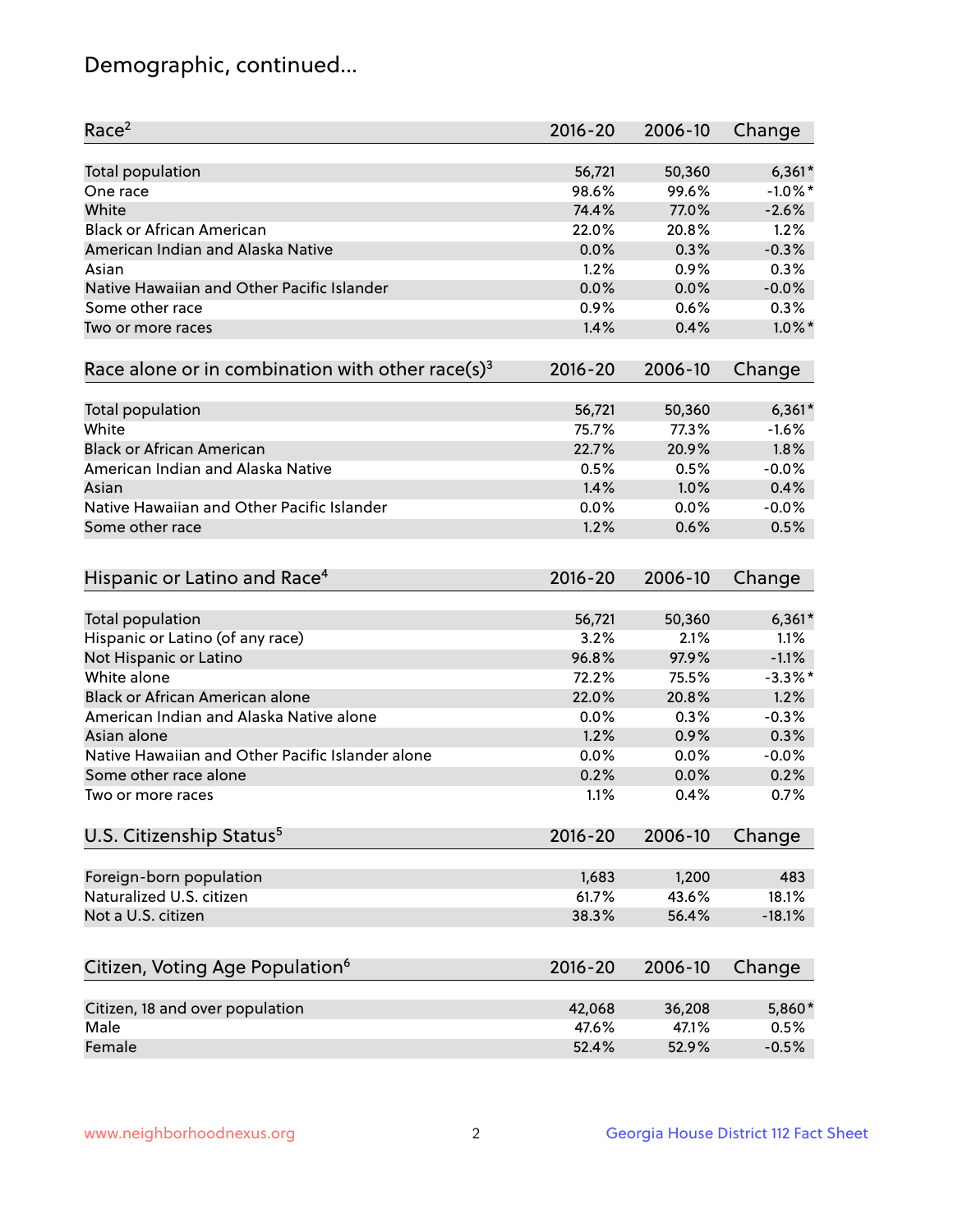#### Economic

| Income <sup>7</sup>                                 | $2016 - 20$ | 2006-10 | Change     |
|-----------------------------------------------------|-------------|---------|------------|
|                                                     |             |         |            |
| All households                                      | 19,599      | 18,351  | $1,248*$   |
| Less than \$10,000                                  | 4.6%        | 8.7%    | $-4.2%$ *  |
| \$10,000 to \$14,999                                | 4.8%        | 6.7%    | $-1.9%$    |
| \$15,000 to \$24,999                                | 9.6%        | 9.9%    | $-0.2%$    |
| \$25,000 to \$34,999                                | 8.8%        | 10.6%   | $-1.8%$    |
| \$35,000 to \$49,999                                | 13.3%       | 16.3%   | $-3.0%$    |
| \$50,000 to \$74,999                                | 21.3%       | 20.7%   | 0.6%       |
| \$75,000 to \$99,999                                | 14.2%       | 12.9%   | 1.2%       |
| \$100,000 to \$149,999                              | 14.0%       | 10.5%   | $3.5%$ *   |
| \$150,000 to \$199,999                              | 6.1%        | 2.3%    | $3.8\%$ *  |
| \$200,000 or more                                   | 3.3%        | 1.4%    | $2.0\%$ *  |
| Median household income (dollars)                   | 58,697      | 47,816  | 10,881*    |
| Mean household income (dollars)                     | 74,431      | 57,882  | 16,549*    |
| With earnings                                       | 79.9%       | 80.8%   | $-0.9%$    |
| Mean earnings (dollars)                             | 71,473      | 59,340  | 12,133*    |
| <b>With Social Security</b>                         | 35.7%       | 28.0%   | $7.6\%$ *  |
| Mean Social Security income (dollars)               | 20,420      | 15,031  | 5,389*     |
| With retirement income                              | 21.8%       | 14.7%   | $7.1\%$ *  |
| Mean retirement income (dollars)                    | 24,680      | 18,880  | 5,801*     |
| With Supplemental Security Income                   | $5.1\%$     | 4.5%    | 0.6%       |
| Mean Supplemental Security Income (dollars)         | 9,681       | 7,136   | 2,545*     |
| With cash public assistance income                  | 2.5%        | 1.8%    | 0.7%       |
| Mean cash public assistance income (dollars)        | 894         | 2,344   | $-1,449$   |
| With Food Stamp/SNAP benefits in the past 12 months | 13.7%       | 10.6%   | $3.1\%$ *  |
|                                                     |             |         |            |
| Families                                            | 14,483      | 13,693  | 790*       |
| Less than \$10,000                                  | 3.9%        | 5.5%    | $-1.6%$    |
| \$10,000 to \$14,999                                | 2.8%        | 3.9%    | $-1.1%$    |
| \$15,000 to \$24,999                                | 7.9%        | 8.1%    | $-0.2%$    |
| \$25,000 to \$34,999                                | 6.2%        | 11.0%   | $-4.8\%$ * |
| \$35,000 to \$49,999                                | 12.8%       | 15.3%   | $-2.5%$    |
| \$50,000 to \$74,999                                | 20.1%       | 23.3%   | $-3.2%$    |
| \$75,000 to \$99,999                                | 17.0%       | 16.1%   | 0.9%       |
| \$100,000 to \$149,999                              | 17.7%       | 12.1%   | $5.6\%$ *  |
| \$150,000 to \$199,999                              | 7.4%        | 2.9%    | 4.5%*      |
| \$200,000 or more                                   | 4.2%        | 1.8%    | $2.4\%$ *  |
| Median family income (dollars)                      | 69,537      | 55,243  | 14,294*    |
| Mean family income (dollars)                        | 84,685      | 65,419  | 19,265*    |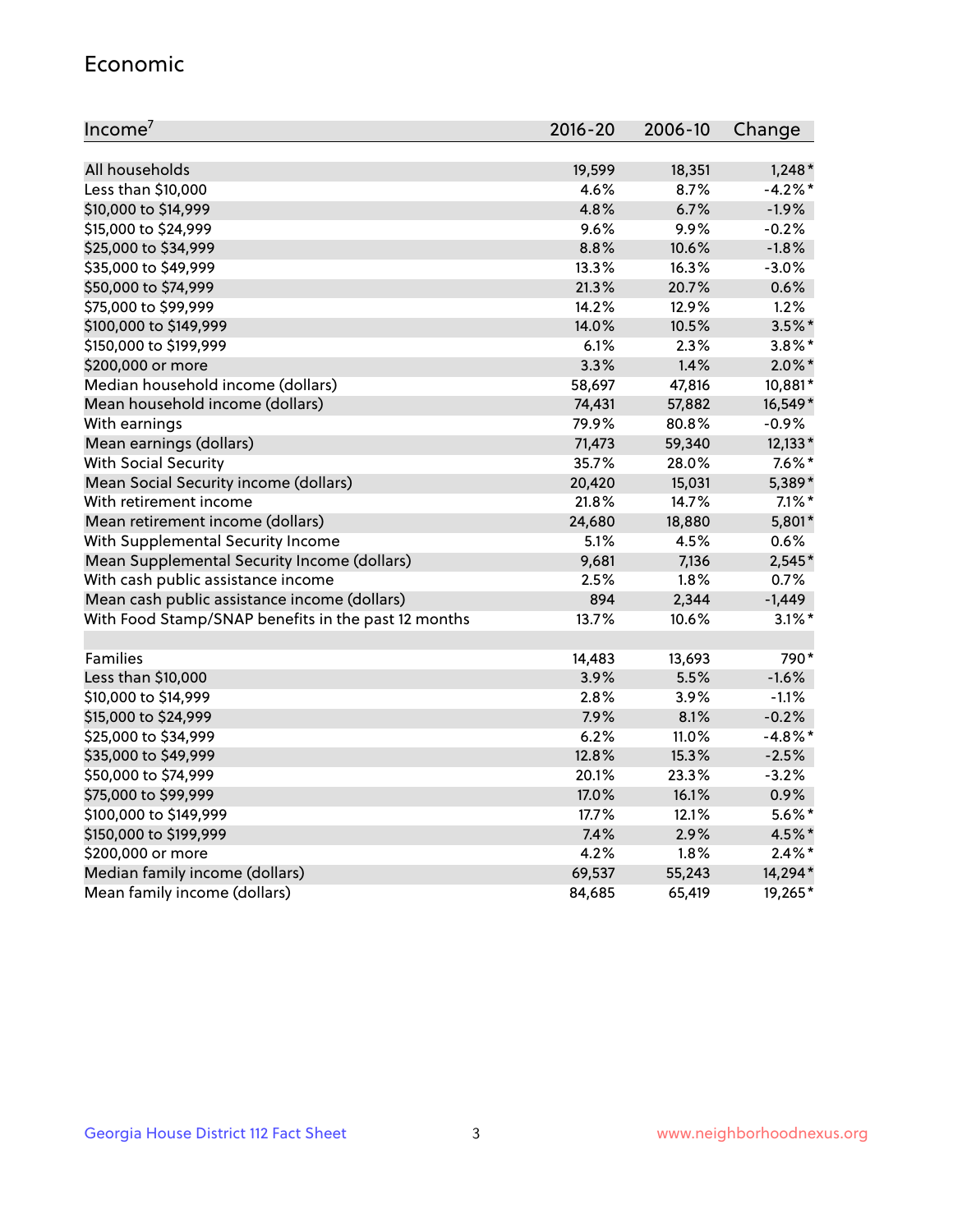## Economic, continued...

| Income, continued <sup>8</sup>                           | $2016 - 20$ | 2006-10 | Change   |
|----------------------------------------------------------|-------------|---------|----------|
|                                                          | 5,116       | 4,658   | 458      |
| Nonfamily households                                     |             |         |          |
| Median nonfamily income (dollars)                        | 33,582      | 22,985  | 10,597*  |
| Mean nonfamily income (dollars)                          | 41,760      | 32,104  | 9,656*   |
| Median earnings for workers (dollars)                    | 32,868      | 27,646  | $5,222*$ |
| Median earnings for male full-time, year-round workers   | 46,525      | 43,493  | $3,032*$ |
| (dollars)                                                |             |         |          |
| Median earnings for female full-time, year-round workers | 37,650      | 31,042  | $6,609*$ |
| (dollars)                                                |             |         |          |
|                                                          |             |         |          |
| Per capita income (dollars)                              | 26,512      | 21,398  | $5,114*$ |
|                                                          |             |         |          |
| Families and People Below Poverty Level <sup>9</sup>     | $2016 - 20$ | 2006-10 | Change   |
|                                                          |             |         |          |
| <b>All families</b>                                      | 10.9%       | 12.1%   | $-1.2%$  |
| With related children under 18 years                     | 16.8%       | 17.8%   | $-1.0%$  |
| With related children under 5 years only                 | 15.2%       | 18.4%   | $-3.2%$  |
| Married couple families                                  | 3.4%        | 5.7%    | $-2.4%$  |
| With related children under 18 years                     | 3.8%        | 6.4%    | $-2.6%$  |
| With related children under 5 years only                 | 1.5%        | 12.7%   | $-11.1%$ |
| Families with female householder, no husband present     | 36.4%       | 46.3%   | $-9.9%$  |
| With related children under 18 years                     | 44.8%       | 55.9%   | $-11.2%$ |
| With related children under 5 years only                 | 55.6%       | 44.9%   | 10.6%    |
|                                                          |             |         |          |
| All people                                               | 13.9%       | 14.8%   | $-0.9%$  |
| Under 18 years                                           | 21.9%       | 21.5%   | 0.4%     |
| Related children under 18 years                          | 21.6%       | 21.4%   | 0.2%     |
| Related children under 5 years                           | 23.1%       | 26.7%   | $-3.5%$  |
| Related children 5 to 17 years                           | 21.1%       | 19.1%   | 2.0%     |
| 18 years and over                                        | 11.3%       | 12.3%   | $-1.0%$  |
| 18 to 64 years                                           | 11.1%       | 12.6%   | $-1.5%$  |
| 65 years and over                                        | 11.8%       | 10.4%   | 1.3%     |
| People in families                                       | 12.0%       | 13.3%   | $-1.2%$  |
| Unrelated individuals 15 years and over                  | 26.2%       | 24.9%   | 1.3%     |
|                                                          |             |         |          |
| Non-Hispanic white people                                | 8.0%        | 10.2%   | $-2.2%$  |
| Black or African-American people                         | 34.0%       | 28.7%   | 5.2%     |
| Asian people                                             | 2.6%        | 0.0%    | 2.6%     |
| Hispanic or Latino people                                | 7.8%        | 48.4%   | $-40.6%$ |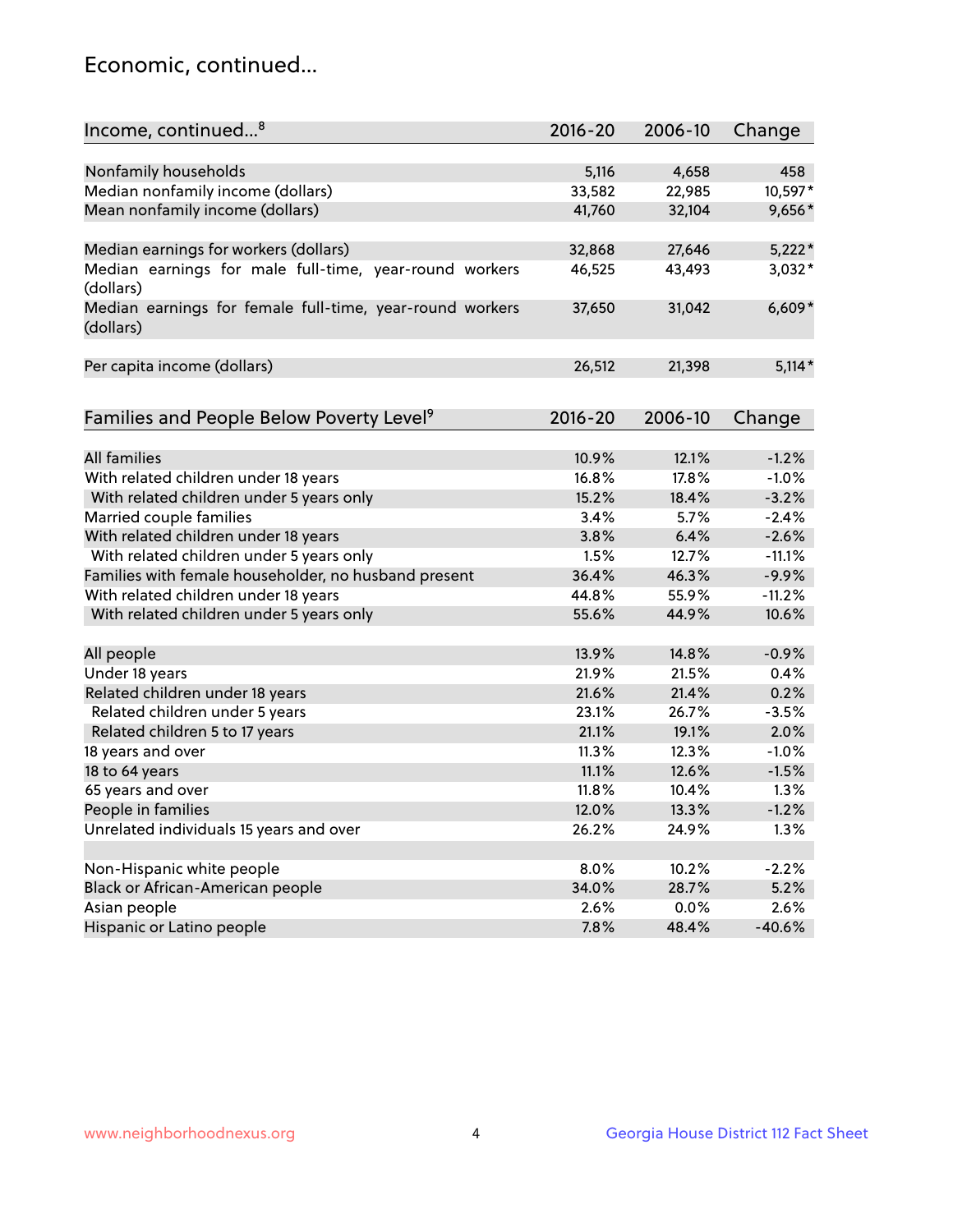## Employment

| Employment Status <sup>10</sup>                                             | $2016 - 20$ | 2006-10 | Change     |
|-----------------------------------------------------------------------------|-------------|---------|------------|
|                                                                             |             |         |            |
| Population 16 years and over<br>In labor force                              | 44,533      | 38,226  | $6,307*$   |
| Civilian labor force                                                        | 60.7%       | 65.9%   | $-5.2\%$ * |
|                                                                             | 60.6%       | 65.9%   | $-5.2%$ *  |
| Employed                                                                    | 57.4%       | 61.2%   | $-3.8%$    |
| Unemployed                                                                  | 3.2%        | 4.7%    | $-1.4%$    |
| <b>Armed Forces</b>                                                         | 0.0%        | 0.0%    | $0.0\%$    |
| Not in labor force                                                          | 39.3%       | 34.1%   | $5.2\%$ *  |
| Civilian labor force                                                        | 27,008      | 25,184  | 1,823      |
| <b>Unemployment Rate</b>                                                    | 5.3%        | 7.1%    | $-1.8%$    |
|                                                                             |             |         |            |
| Females 16 years and over                                                   | 23,183      | 20,221  | $2,963*$   |
| In labor force                                                              | 55.2%       | 59.2%   | $-4.0%$    |
| Civilian labor force                                                        | 55.2%       | 59.2%   | $-4.0%$    |
| Employed                                                                    | 51.2%       | 56.1%   | $-4.8%$    |
| Own children of the householder under 6 years                               | 4,290       | 4,652   | $-361$     |
| All parents in family in labor force                                        | 67.3%       | 67.6%   | $-0.3%$    |
|                                                                             |             |         |            |
| Own children of the householder 6 to 17 years                               | 8,583       | 7,873   | 710        |
| All parents in family in labor force                                        | 69.0%       | 72.4%   | $-3.3%$    |
|                                                                             |             |         |            |
| Industry <sup>11</sup>                                                      | $2016 - 20$ | 2006-10 | Change     |
|                                                                             |             |         |            |
| Civilian employed population 16 years and over                              | 25,568      | 23,395  | $2,173*$   |
| Agriculture, forestry, fishing and hunting, and mining                      | 0.6%        | 0.9%    | $-0.3%$    |
| Construction                                                                | 8.7%        | 10.8%   | $-2.1%$    |
| Manufacturing                                                               | 13.7%       | 13.3%   | 0.4%       |
| Wholesale trade                                                             | 3.7%        | 4.4%    | $-0.6%$    |
| Retail trade                                                                | 13.1%       | 14.3%   | $-1.1%$    |
| Transportation and warehousing, and utilities                               | 6.6%        | 5.9%    | 0.7%       |
| Information                                                                 | 0.9%        | 1.2%    | $-0.3%$    |
| Finance and insurance, and real estate and rental and leasing               | 5.7%        | 4.9%    | 0.8%       |
| Professional, scientific, and management, and administrative                | 9.8%        | 8.4%    | 1.4%       |
| and waste management services                                               |             |         |            |
| Educational services, and health care and social assistance                 | 18.7%       | 19.7%   | $-1.0%$    |
| Arts, entertainment, and recreation, and accommodation and<br>food services | 5.5%        | 5.1%    | 0.4%       |
| Other services, except public administration                                | 6.2%        | 5.7%    | 0.6%       |
| Public administration                                                       | 6.6%        | 5.4%    | 1.2%       |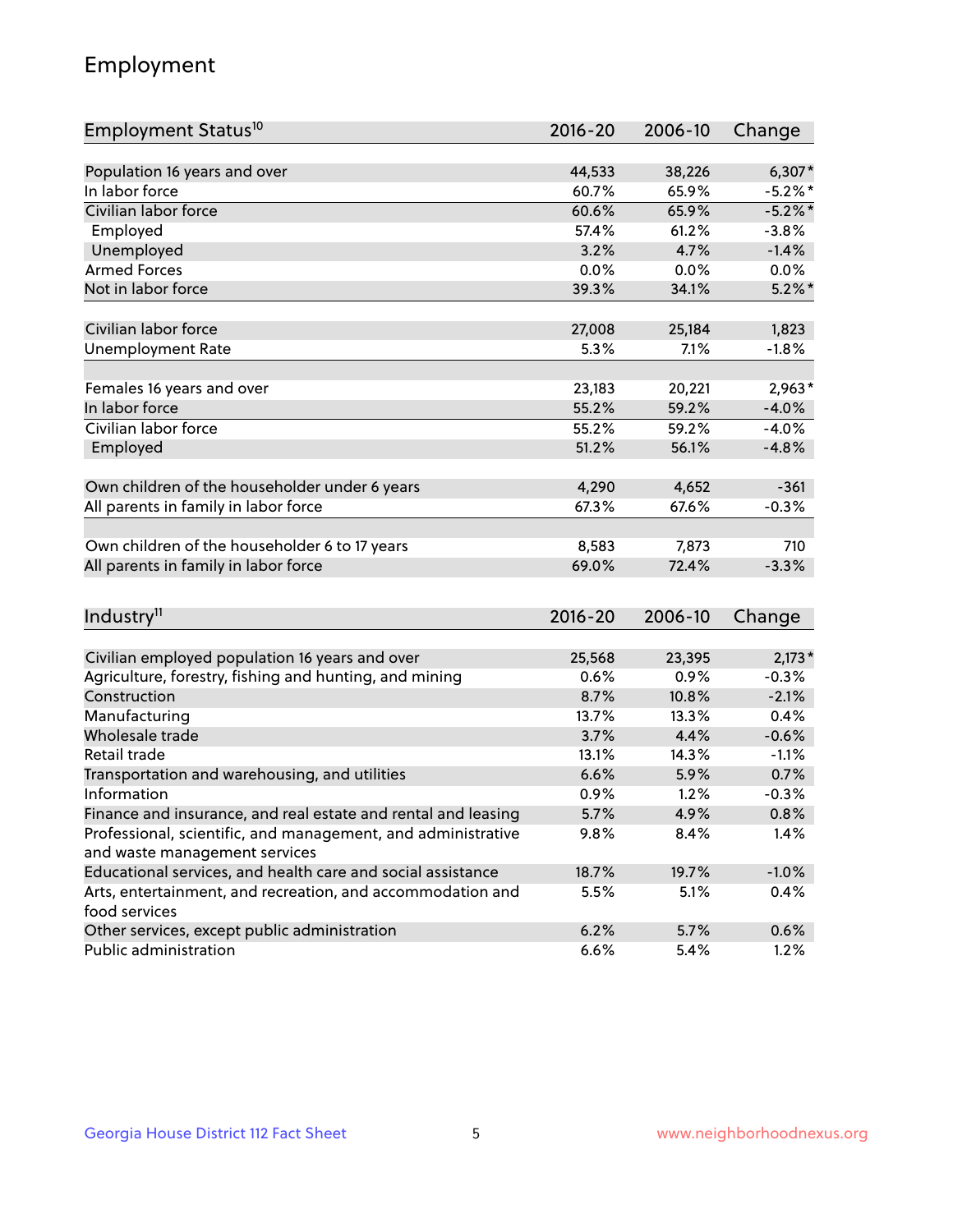## Employment, continued...

| Occupation <sup>12</sup>                                     | $2016 - 20$ | 2006-10 | Change     |
|--------------------------------------------------------------|-------------|---------|------------|
| Civilian employed population 16 years and over               | 25,568      | 23,395  | $2,173*$   |
| Management, business, science, and arts occupations          | 29.4%       | 26.7%   | 2.7%       |
| Service occupations                                          | 15.1%       | 15.9%   | $-0.8%$    |
| Sales and office occupations                                 | 24.0%       | 27.1%   | $-3.1\%$ * |
| Natural<br>and<br>resources,<br>construction,<br>maintenance | 12.1%       | 14.5%   | $-2.4%$    |
| occupations                                                  |             |         |            |
| Production, transportation, and material moving occupations  | 19.3%       | 15.8%   | $3.6\%$ *  |
| Class of Worker <sup>13</sup>                                | $2016 - 20$ | 2006-10 | Change     |
|                                                              |             |         |            |
| Civilian employed population 16 years and over               | 25,568      | 23,395  | $2,173*$   |
| Private wage and salary workers                              | 76.9%       | 77.7%   | $-0.9%$    |
| Government workers                                           | 16.3%       | 15.6%   | 0.7%       |
| Self-employed in own not incorporated business workers       | 6.7%        | 6.4%    | 0.3%       |
| Unpaid family workers                                        | 0.1%        | 0.2%    | $-0.1%$    |
| Job Flows <sup>14</sup>                                      | 2019        | 2010    | Change     |
|                                                              |             |         |            |
| Total Jobs in district                                       | 15,920      | 13,213  | 2,707      |
| Held by residents of district                                | 29.7%       | 33.9%   | $-4.2%$    |
| Held by non-residents of district                            | 70.3%       | 66.1%   | 4.2%       |
| Jobs by Industry Sector <sup>15</sup>                        | 2019        | 2010    | Change     |
|                                                              |             |         |            |
| Total Jobs in district                                       | 15,920      | 13,213  | 2,707      |
| Goods Producing sectors                                      | 28.6%       | 22.1%   | 6.5%       |
| Trade, Transportation, and Utilities sectors                 | 20.6%       | 23.7%   | $-3.1%$    |
| All Other Services sectors                                   | 50.8%       | 54.2%   | $-3.3%$    |
| Total Jobs in district held by district residents            | 4,734       | 4,481   | 253        |
|                                                              |             | 20.3%   |            |
| <b>Goods Producing sectors</b>                               | 26.9%       |         | 6.6%       |
| Trade, Transportation, and Utilities sectors                 | 13.6%       | 16.6%   | $-3.0%$    |
| All Other Services sectors                                   | 59.4%       | 63.0%   | $-3.6%$    |
| Jobs by Earnings <sup>16</sup>                               | 2019        | 2010    | Change     |
|                                                              |             |         |            |
| Total Jobs in district                                       | 15,920      | 13,213  | 2,707      |
| Jobs with earnings \$1250/month or less                      | 21.9%       | 27.8%   | $-5.9%$    |
| Jobs with earnings \$1251/month to \$3333/month              | 35.6%       | 41.4%   | $-5.8%$    |
| Jobs with earnings greater than \$3333/month                 | 42.5%       | 30.8%   | 11.7%      |
|                                                              |             |         |            |
| Total Jobs in district held by district residents            | 4,734       | 4,481   | 253        |
| Jobs with earnings \$1250/month or less                      | 24.8%       | 30.4%   | $-5.6%$    |
| Jobs with earnings \$1251/month to \$3333/month              | 36.2%       | 41.3%   | $-5.1%$    |
| Jobs with earnings greater than \$3333/month                 | 39.0%       | 28.3%   | 10.7%      |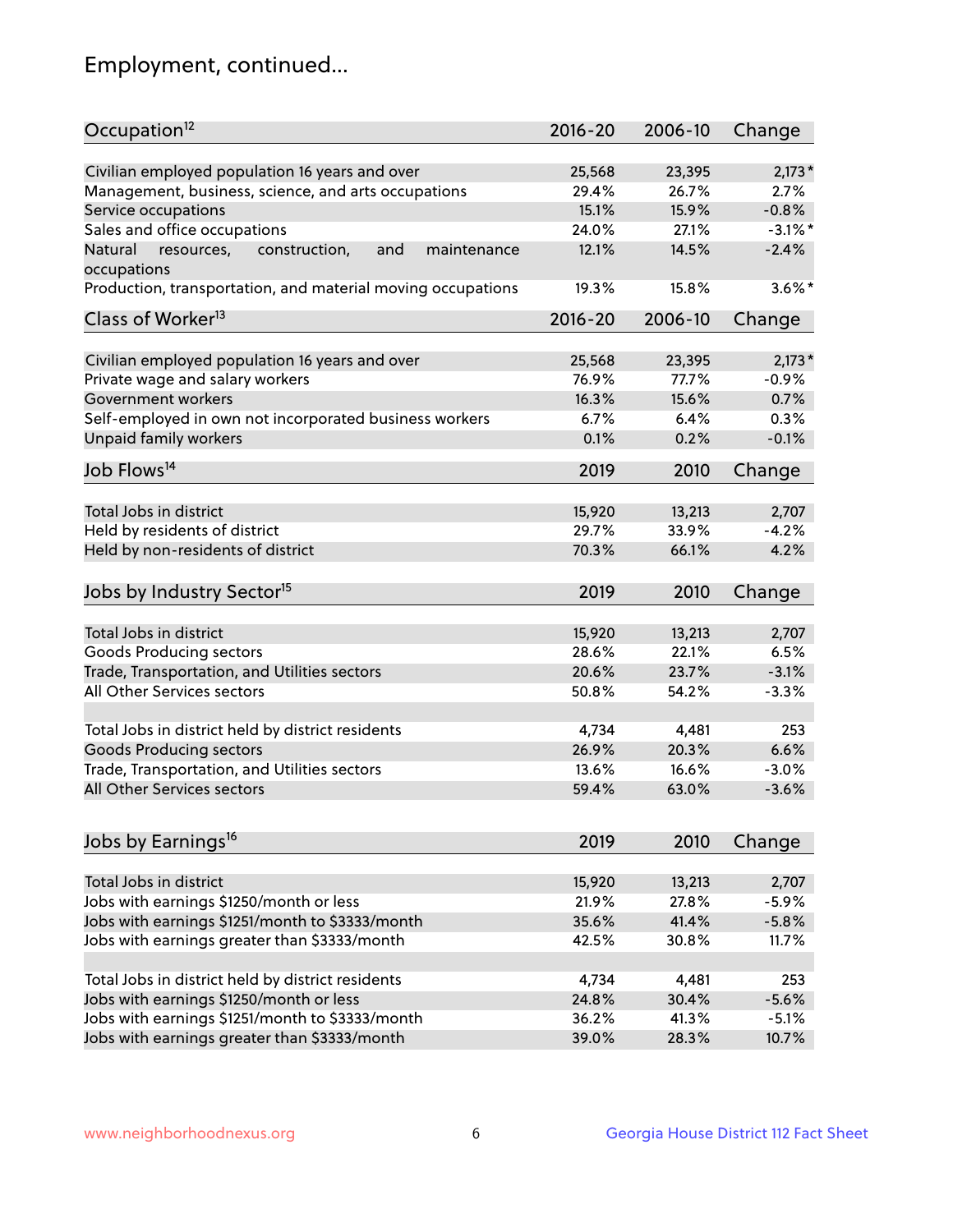## Employment, continued...

| Jobs by Age of Worker <sup>17</sup>               | 2019   | 2010   | Change  |
|---------------------------------------------------|--------|--------|---------|
|                                                   |        |        |         |
| Total Jobs in district                            | 15,920 | 13,213 | 2,707   |
| Jobs with workers age 29 or younger               | 23.1%  | 21.7%  | 1.4%    |
| Jobs with workers age 30 to 54                    | 54.3%  | 59.7%  | $-5.4%$ |
| Jobs with workers age 55 or older                 | 22.6%  | 18.6%  | 4.0%    |
|                                                   |        |        |         |
| Total Jobs in district held by district residents | 4,734  | 4,481  | 253     |
| Jobs with workers age 29 or younger               | 21.5%  | 18.6%  | 2.9%    |
| Jobs with workers age 30 to 54                    | 53.1%  | 61.0%  | $-7.8%$ |
| Jobs with workers age 55 or older                 | 25.4%  | 20.4%  | 5.0%    |

#### Education

| School Enrollment <sup>18</sup>                | $2016 - 20$ | 2006-10 | Change     |
|------------------------------------------------|-------------|---------|------------|
|                                                |             |         |            |
| Population 3 years and over enrolled in school | 13,305      | 12,085  | 1,220      |
| Nursery school, preschool                      | 7.1%        | 9.2%    | $-2.0%$    |
| Kindergarten                                   | 5.1%        | 6.0%    | $-0.9%$    |
| Elementary school (grades 1-8)                 | 43.4%       | 48.1%   | $-4.7%$    |
| High school (grades 9-12)                      | 26.7%       | 22.0%   | 4.6%       |
| College or graduate school                     | 17.8%       | 14.7%   | 3.0%       |
| Educational Attainment <sup>19</sup>           | $2016 - 20$ | 2006-10 | Change     |
|                                                |             |         |            |
| Population 25 years and over                   | 38,025      | 33,190  | 4,835*     |
| Less than 9th grade                            | 2.9%        | $7.7\%$ | $-4.8\%$ * |
| 9th to 12th grade, no diploma                  | 12.5%       | 14.7%   | $-2.2%$    |
| High school graduate (includes equivalency)    | 36.7%       | 37.3%   | $-0.6\%$   |
| Some college, no degree                        | 21.2%       | 18.5%   | $2.7\%$ *  |
| Associate's degree                             | 7.4%        | 6.8%    | 0.7%       |
| Bachelor's degree                              | 12.1%       | 10.1%   | $1.9\%$ *  |
| Graduate or professional degree                | 7.2%        | 4.9%    | $2.3\%$ *  |
|                                                |             |         |            |
| Percent high school graduate or higher         | 84.6%       | 77.6%   | $7.0\%$ *  |
| Percent bachelor's degree or higher            | 19.3%       | 15.0%   | 4.3%*      |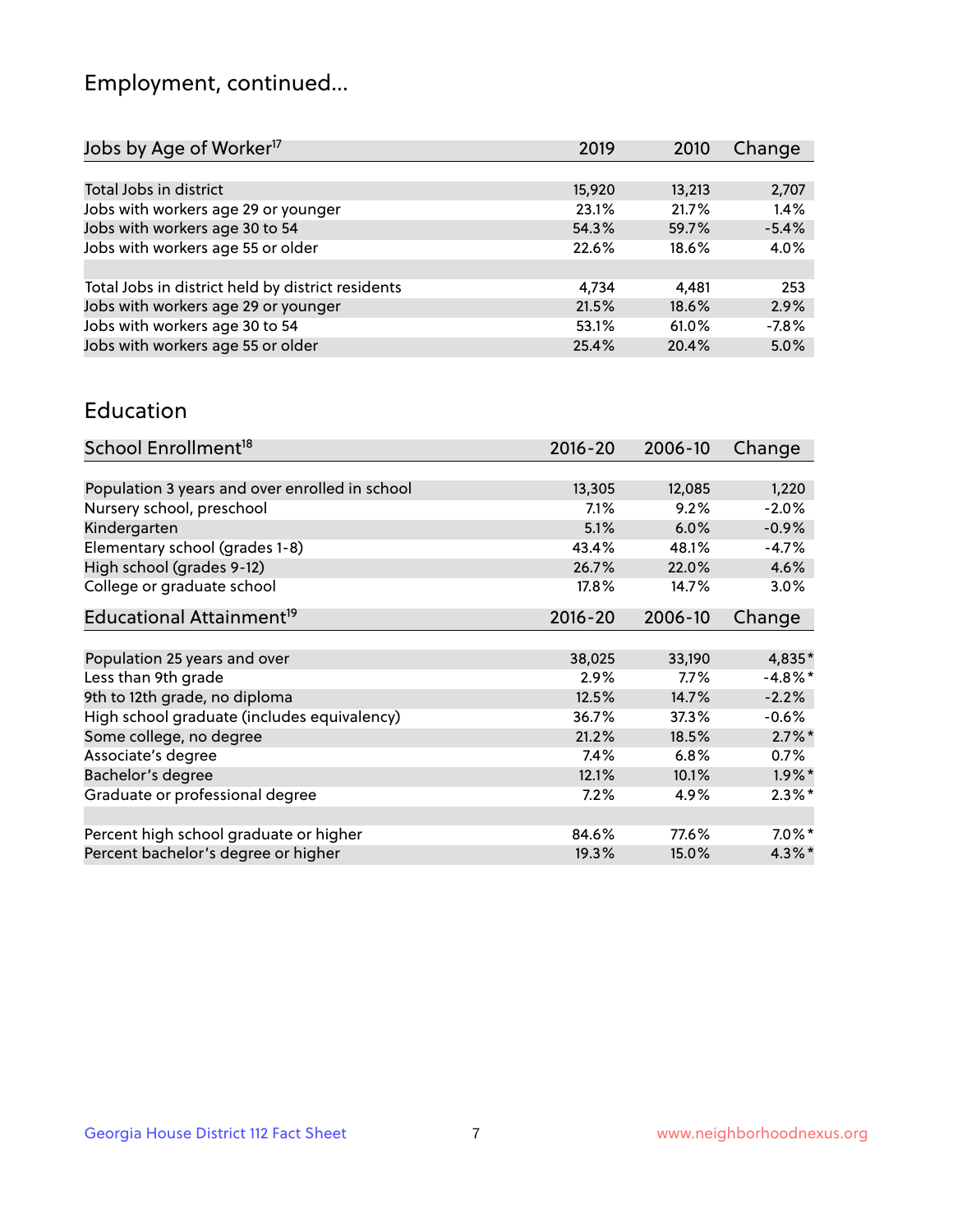## Housing

| Households by Type <sup>20</sup>                     | 2016-20 | 2006-10 | Change     |
|------------------------------------------------------|---------|---------|------------|
|                                                      |         |         |            |
| <b>Total households</b>                              | 19,599  | 18,351  | $1,248*$   |
| Family households (families)                         | 73.9%   | 74.6%   | $-0.7%$    |
| With own children under 18 years                     | 30.8%   | 33.4%   | $-2.7%$    |
| Married-couple family                                | 52.0%   | 60.8%   | $-8.7\%$ * |
| With own children of the householder under 18 years  | 20.1%   | 25.7%   | $-5.6\%$ * |
| Male householder, no wife present, family            | 6.2%    | 3.3%    | $2.9\%$ *  |
| With own children of the householder under 18 years  | 3.1%    | 1.0%    | $2.1\%$ *  |
| Female householder, no husband present, family       | 15.7%   | 10.5%   | $5.2\%$ *  |
| With own children of the householder under 18 years  | 7.6%    | 6.7%    | 0.8%       |
| Nonfamily households                                 | 26.1%   | 25.4%   | 0.7%       |
| Householder living alone                             | 20.9%   | 21.5%   | $-0.6%$    |
| 65 years and over                                    | 9.2%    | 7.7%    | 1.5%       |
|                                                      |         |         |            |
| Households with one or more people under 18 years    | 37.5%   | 38.0%   | $-0.5%$    |
| Households with one or more people 65 years and over | 32.4%   | 22.0%   | $10.4\%$ * |
|                                                      |         |         |            |
| Average household size                               | 2.85    | 2.72    | $0.13*$    |
| Average family size                                  | 3.33    | 3.17    | 0.17       |
|                                                      |         |         |            |
| Housing Occupancy <sup>21</sup>                      | 2016-20 | 2006-10 | Change     |
|                                                      |         |         |            |
| Total housing units                                  | 21,096  | 20,445  | 652        |
| Occupied housing units                               | 92.9%   | 89.8%   | $3.1\%$ *  |
| Vacant housing units                                 | 7.1%    | 10.2%   | $-3.1\%$ * |
|                                                      |         |         |            |
| Homeowner vacancy rate                               | 0.5     | 3.0     | $-2.5*$    |
| Rental vacancy rate                                  | 4.3     | 6.1     | $-1.8$     |
|                                                      |         |         |            |
| Units in Structure <sup>22</sup>                     | 2016-20 | 2006-10 | Change     |
|                                                      |         |         |            |
| Total housing units                                  | 21,096  | 20,445  | 652        |
| 1-unit, detached                                     | 82.8%   | 80.8%   | 2.1%       |
| 1-unit, attached                                     | 1.7%    | 1.1%    | 0.7%       |
| 2 units                                              | 4.3%    | 5.8%    | $-1.5%$    |
| 3 or 4 units                                         | 1.8%    | 1.9%    | $-0.1%$    |
| 5 to 9 units                                         | 0.9%    | 3.1%    | $-2.1%$    |
| 10 to 19 units                                       | 0.2%    | 0.0%    | 0.1%       |
| 20 or more units                                     | 0.3%    | 0.6%    | $-0.3%$    |
| Mobile home                                          | 7.8%    | 6.7%    | 1.0%       |
| Boat, RV, van, etc.                                  | 0.2%    | 0.0%    | 0.2%       |
|                                                      |         |         |            |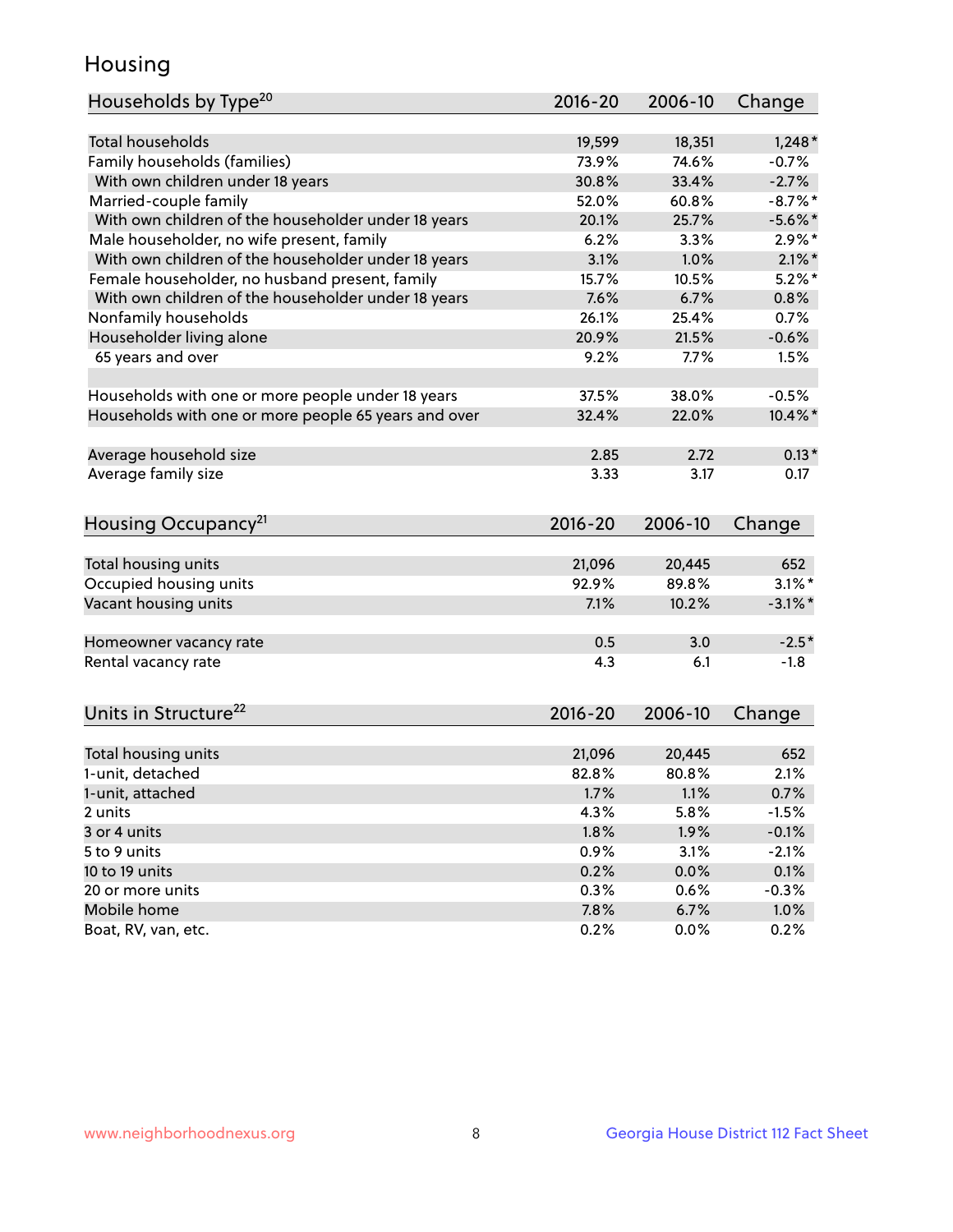## Housing, Continued...

| Year Structure Built <sup>23</sup>             | 2016-20     | 2006-10 | Change     |
|------------------------------------------------|-------------|---------|------------|
| Total housing units                            | 21,096      | 20,445  | 652        |
| Built 2014 or later                            | 3.7%        | (X)     | (X)        |
| Built 2010 to 2013                             | 1.4%        | (X)     | (X)        |
| Built 2000 to 2009                             | 26.2%       | 20.4%   | $5.8\%$ *  |
| Built 1990 to 1999                             | 25.2%       | 29.1%   | $-3.9\%$ * |
| Built 1980 to 1989                             | 14.7%       | 16.7%   | $-1.9%$    |
| Built 1970 to 1979                             | 12.8%       | 12.7%   | 0.1%       |
| Built 1960 to 1969                             | 6.5%        | 6.9%    | $-0.4%$    |
| Built 1950 to 1959                             | 3.4%        | 5.5%    | $-2.1\%$ * |
| Built 1940 to 1949                             | 1.8%        | 3.0%    | $-1.2%$    |
| Built 1939 or earlier                          | 4.4%        | 5.8%    | $-1.4%$    |
| Housing Tenure <sup>24</sup>                   | $2016 - 20$ | 2006-10 | Change     |
| Occupied housing units                         | 19,599      | 18,351  | $1,248*$   |
| Owner-occupied                                 | 73.3%       | 70.7%   | 2.6%       |
| Renter-occupied                                | 26.7%       | 29.3%   | $-2.6%$    |
| Average household size of owner-occupied unit  | 2.85        | 2.79    | 0.06       |
| Average household size of renter-occupied unit | 2.85        | 2.55    | $0.30*$    |
| Residence 1 Year Ago <sup>25</sup>             | 2016-20     | 2006-10 | Change     |
| Population 1 year and over                     | 56,013      | 49,416  | $6,598*$   |
| Same house                                     | 89.7%       | 82.6%   | $7.1\%$ *  |
| Different house in the U.S.                    | 10.2%       | 17.4%   | $-7.1\%$ * |
| Same county                                    | 4.6%        | 9.3%    | $-4.6\%$ * |
| Different county                               | 5.6%        | 8.1%    | $-2.5%$    |
| Same state                                     | 4.0%        | 7.1%    | $-3.1\%$ * |
| Different state                                | 1.6%        | 1.0%    | 0.6%       |
| Abroad                                         | 0.1%        | 0.0%    | 0.1%       |
| Value of Housing Unit <sup>26</sup>            | $2016 - 20$ | 2006-10 | Change     |
| Owner-occupied units                           | 14,368      | 12,972  | 1,396*     |
| Less than \$50,000                             | 6.1%        | 3.3%    | 2.8%       |
| \$50,000 to \$99,999                           | 11.2%       | 13.2%   | $-2.0%$    |
| \$100,000 to \$149,999                         | 14.2%       | 28.7%   | $-14.5%$ * |
| \$150,000 to \$199,999                         | 19.9%       | 20.1%   | $-0.2%$    |
| \$200,000 to \$299,999                         | 26.2%       | 18.8%   | $7.3\%$ *  |
| \$300,000 to \$499,999                         | 18.4%       | 11.8%   | $6.6\% *$  |
| \$500,000 to \$999,999                         | 3.8%        | 3.3%    | 0.6%       |
| \$1,000,000 or more                            | 0.3%        | 0.9%    | $-0.6%$    |
| Median (dollars)                               | 195,899     | 159,591 | 36,308*    |
| Mortgage Status <sup>27</sup>                  | $2016 - 20$ | 2006-10 | Change     |
| Owner-occupied units                           | 14,368      | 12,972  | 1,396*     |
| Housing units with a mortgage                  | 64.2%       | 73.2%   | $-9.0\%$ * |
| Housing units without a mortgage               | 35.8%       | 26.8%   | $9.0\%$ *  |
|                                                |             |         |            |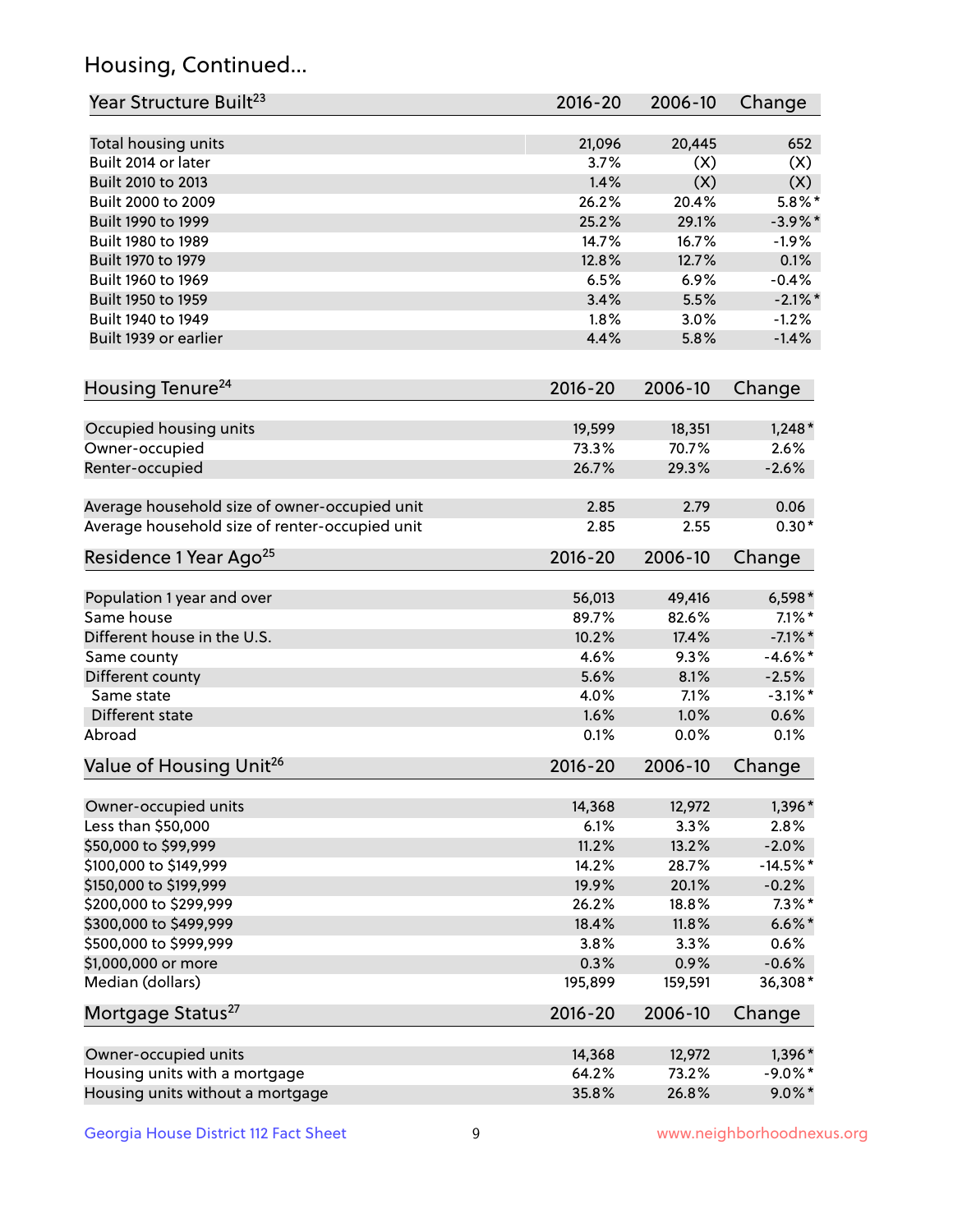## Housing, Continued...

| Selected Monthly Owner Costs <sup>28</sup>                                            | 2016-20 | 2006-10 | Change     |
|---------------------------------------------------------------------------------------|---------|---------|------------|
| Housing units with a mortgage                                                         | 9,220   | 9,490   | $-270$     |
| Less than \$300                                                                       | 0.0%    | 0.1%    | $-0.1%$    |
| \$300 to \$499                                                                        | 1.1%    | 0.6%    | 0.6%       |
| \$500 to \$999                                                                        | 20.9%   | 22.5%   | $-1.5%$    |
| \$1,000 to \$1,499                                                                    | 39.1%   | 42.8%   | $-3.7%$    |
| \$1,500 to \$1,999                                                                    | 23.4%   | 20.5%   | 2.8%       |
| \$2,000 to \$2,999                                                                    | 13.8%   | 11.0%   | 2.7%       |
| \$3,000 or more                                                                       | 1.7%    | 2.5%    | $-0.9%$    |
| Median (dollars)                                                                      | 1,349   | 1,283   | $66*$      |
| Housing units without a mortgage                                                      | 5,147   | 3,481   | $1,666*$   |
| Less than \$150                                                                       | 1.6%    | 3.5%    | $-1.9%$    |
| \$150 to \$249                                                                        | 12.3%   | 16.0%   | $-3.7%$    |
| \$250 to \$349                                                                        | 22.2%   | 32.9%   | $-10.7%$ * |
| \$350 to \$499                                                                        | 28.4%   | 25.3%   | 3.1%       |
| \$500 to \$699                                                                        | 22.6%   | 11.5%   | 11.1%      |
| \$700 or more                                                                         | 12.9%   | 10.8%   | 2.1%       |
| Median (dollars)                                                                      | 409     | 343     | $66*$      |
| Household Income <sup>29</sup>                                                        |         |         |            |
| Housing units with a mortgage (excluding units where<br>SMOCAPI cannot be computed)   | 9,204   | 9,434   | $-230$     |
| Less than 20.0 percent                                                                | 48.4%   | 31.7%   | 16.7%*     |
| 20.0 to 24.9 percent                                                                  | 16.7%   | 16.7%   | $0.0\%$    |
| 25.0 to 29.9 percent                                                                  | 10.7%   | 16.3%   | $-5.6\%$ * |
| 30.0 to 34.9 percent                                                                  | 5.6%    | 9.5%    | $-3.9\%$ * |
| 35.0 percent or more                                                                  | 18.5%   | 25.8%   | $-7.2%$ *  |
| Not computed                                                                          | 16      | 57      | $-40$      |
| Housing unit without a mortgage (excluding units where<br>SMOCAPI cannot be computed) | 5,081   | 3,428   | $1,653*$   |
| Less than 10.0 percent                                                                | 47.6%   | 42.2%   | 5.5%       |
| 10.0 to 14.9 percent                                                                  | 23.5%   | 21.7%   | 1.8%       |
| 15.0 to 19.9 percent                                                                  | 12.9%   | 10.8%   | 2.1%       |
| 20.0 to 24.9 percent                                                                  | 4.2%    | 9.8%    | $-5.6%$    |
| 25.0 to 29.9 percent                                                                  | 1.5%    | 3.2%    | $-1.7%$    |
| 30.0 to 34.9 percent                                                                  | 1.5%    | 1.8%    | $-0.3%$    |
| 35.0 percent or more                                                                  | 8.7%    | 10.5%   | $-1.7%$    |
| Not computed                                                                          | 66      | 53      | 13         |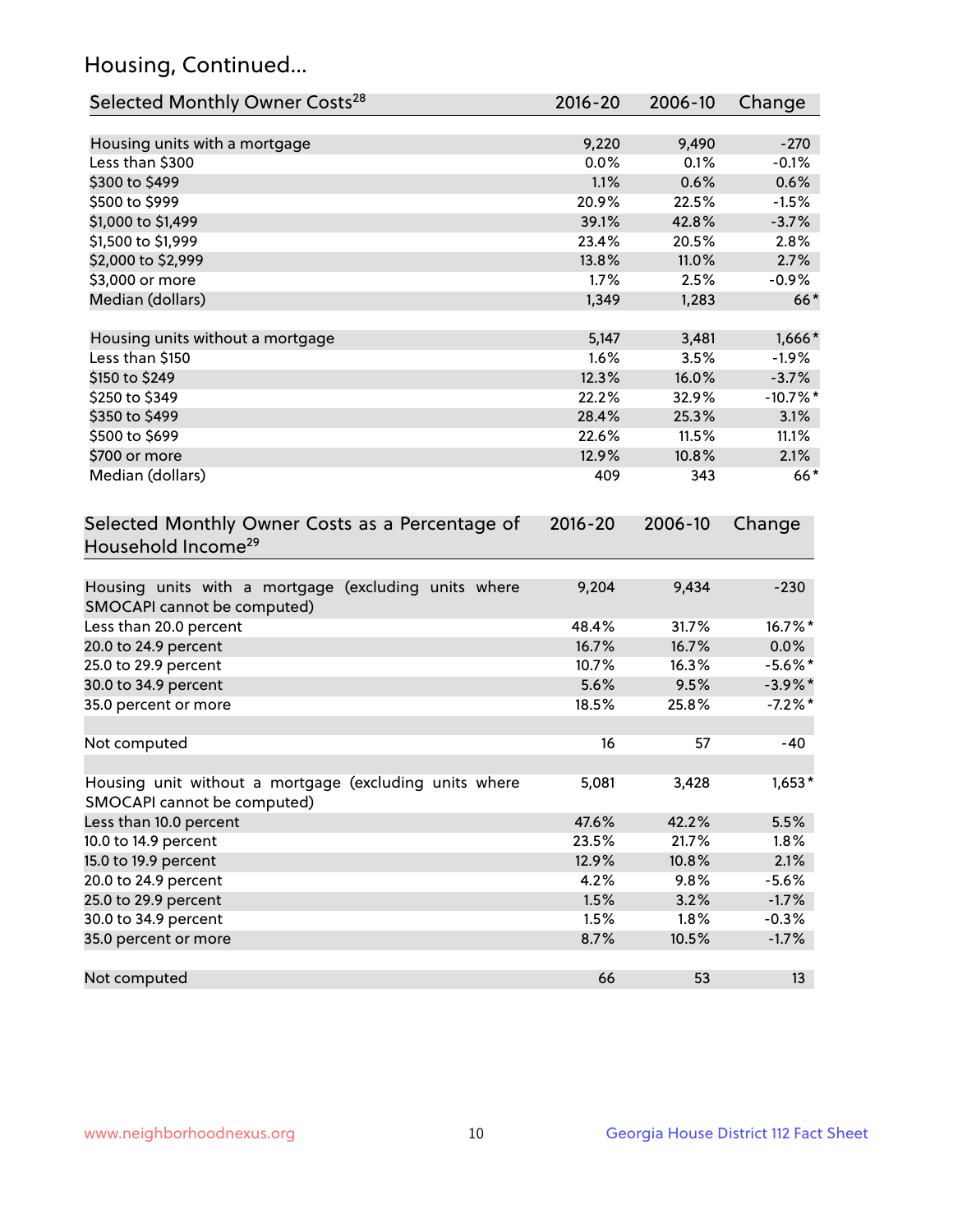## Housing, Continued...

| Gross Rent <sup>30</sup>   | 2016-20 | 2006-10 | Change   |
|----------------------------|---------|---------|----------|
|                            |         |         |          |
| Occupied units paying rent | 4,953   | 5,041   | $-88$    |
| Less than \$200            | 0.8%    | $1.3\%$ | $-0.5%$  |
| \$200 to \$499             | 10.3%   | 19.4%   | $-9.0%$  |
| \$500 to \$749             | 17.5%   | 31.6%   | $-14.2%$ |
| \$750 to \$999             | 27.3%   | 23.7%   | 3.6%     |
| \$1,000 to \$1,499         | 39.4%   | 23.5%   | 15.9%*   |
| \$1,500 to \$1,999         | 3.6%    | 0.5%    | 3.1%     |
| \$2,000 or more            | $1.0\%$ | $0.0\%$ | 1.0%     |
| Median (dollars)           | 957     | 733     | $225*$   |
|                            |         |         |          |
| No rent paid               | 278     | 338     | $-60$    |

| Gross Rent as a Percentage of Household Income <sup>31</sup>                   | $2016 - 20$ | 2006-10 | Change  |
|--------------------------------------------------------------------------------|-------------|---------|---------|
|                                                                                |             |         |         |
| Occupied units paying rent (excluding units where GRAPI<br>cannot be computed) | 4,880       | 4,917   | $-37$   |
| Less than 15.0 percent                                                         | 11.3%       | 6.6%    | 4.6%    |
| 15.0 to 19.9 percent                                                           | 16.3%       | 11.2%   | 5.1%    |
| 20.0 to 24.9 percent                                                           | 11.5%       | 15.9%   | $-4.3%$ |
| 25.0 to 29.9 percent                                                           | 9.1%        | 15.5%   | $-6.4%$ |
| 30.0 to 34.9 percent                                                           | 7.3%        | 13.1%   | $-5.8%$ |
| 35.0 percent or more                                                           | 44.5%       | 37.7%   | 6.8%    |
|                                                                                |             |         |         |
| Not computed                                                                   | 351         | 462     | $-111$  |

## Transportation

| Commuting to Work <sup>32</sup>           | 2016-20 | 2006-10 | Change     |
|-------------------------------------------|---------|---------|------------|
|                                           |         |         |            |
| Workers 16 years and over                 | 25,131  | 23,009  | $2,122*$   |
| Car, truck, or van - drove alone          | 79.3%   | 83.2%   | $-3.9\%$ * |
| Car, truck, or van - carpooled            | 11.7%   | 11.8%   | $-0.1%$    |
| Public transportation (excluding taxicab) | 0.1%    | 0.3%    | $-0.1%$    |
| Walked                                    | 1.3%    | 0.3%    | 0.9%       |
| Other means                               | $1.3\%$ | $1.3\%$ | 0.0%       |
| Worked at home                            | 6.3%    | 3.1%    | $3.2\%$ *  |
|                                           |         |         |            |
| Mean travel time to work (minutes)        | 31.5    | 30.5    | 1.1        |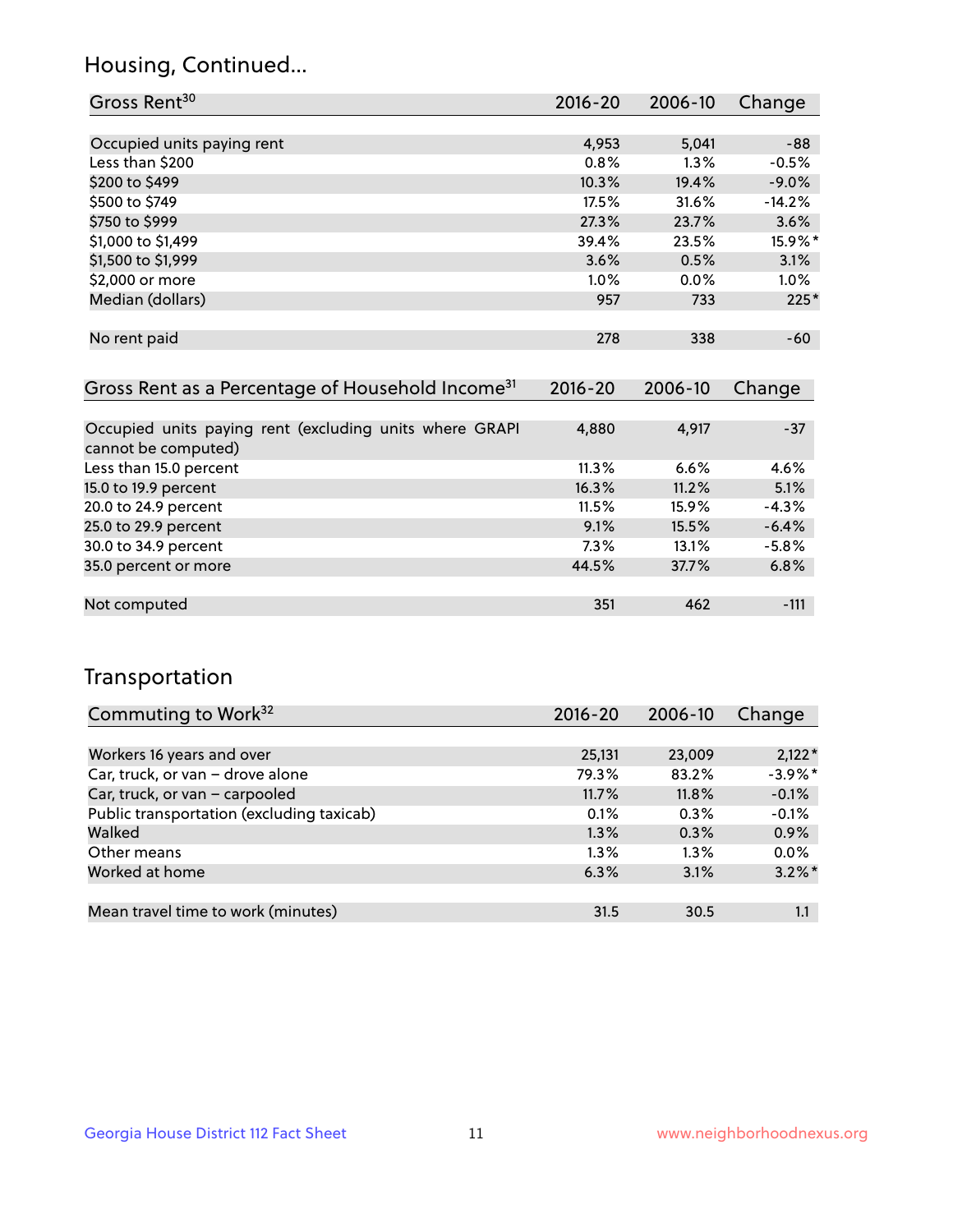## Transportation, Continued...

| Vehicles Available <sup>33</sup> | $2016 - 20$ | 2006-10 | Change     |
|----------------------------------|-------------|---------|------------|
|                                  |             |         |            |
| Occupied housing units           | 19,599      | 18,351  | $1,248*$   |
| No vehicles available            | 3.5%        | 7.2%    | $-3.7\%$ * |
| 1 vehicle available              | 26.8%       | 24.3%   | 2.6%       |
| 2 vehicles available             | 36.4%       | 37.8%   | $-1.4%$    |
| 3 or more vehicles available     | 33.2%       | 30.6%   | 2.6%       |

#### Health

| Health Insurance coverage <sup>34</sup>                 | 2016-20 |
|---------------------------------------------------------|---------|
|                                                         |         |
| Civilian Noninstitutionalized Population                | 55,914  |
| With health insurance coverage                          | 86.8%   |
| With private health insurance coverage                  | 64.2%   |
| With public health coverage                             | 34.6%   |
| No health insurance coverage                            | 13.2%   |
| Civilian Noninstitutionalized Population Under 19 years | 14,778  |
| No health insurance coverage                            | 8.6%    |
| Civilian Noninstitutionalized Population 19 to 64 years | 31,791  |
| In labor force:                                         | 24,352  |
| Employed:                                               | 23,015  |
| With health insurance coverage                          | 85.5%   |
| With private health insurance coverage                  | 81.0%   |
| With public coverage                                    | 6.4%    |
| No health insurance coverage                            | 14.5%   |
| Unemployed:                                             | 1,337   |
| With health insurance coverage                          | 41.0%   |
| With private health insurance coverage                  | 18.1%   |
| With public coverage                                    | 26.6%   |
| No health insurance coverage                            | 59.0%   |
| Not in labor force:                                     | 7,438   |
| With health insurance coverage                          | 74.0%   |
| With private health insurance coverage                  | 45.3%   |
| With public coverage                                    | 34.6%   |
| No health insurance coverage                            | 26.0%   |